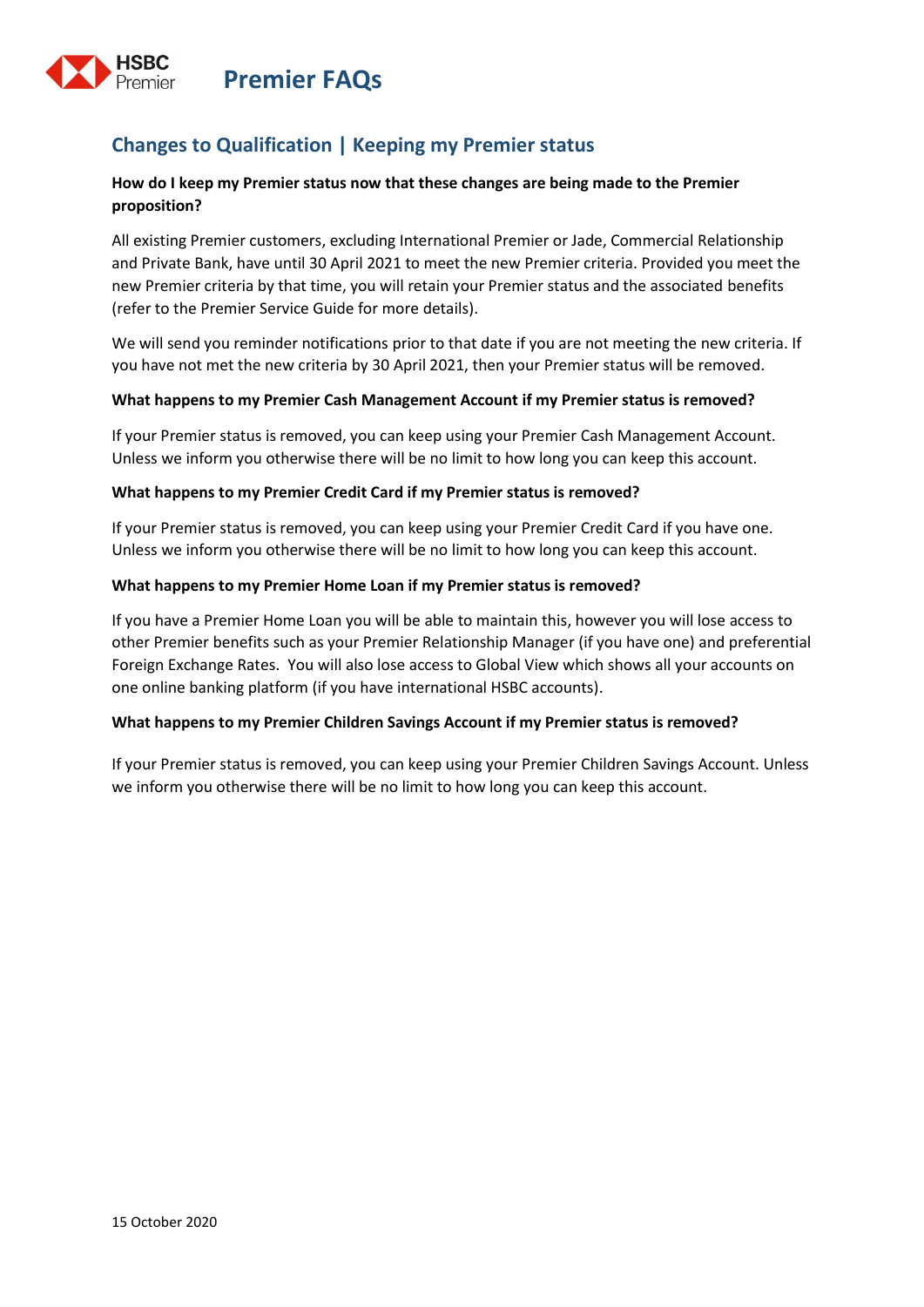

**Premier FAQs**

Issued by HSBC Bank Australia Limited ABN 48 006 434 162. AFSL No. 232595.

## **Changes to Qualification | Eligibility Criteria**

#### **How is Premier qualification changing?**

For all Premier customers (excluding International Premier and Jade, Commercial Relationship and Private Bank) there is a change to the Premier eligibility that you will need to meet to maintain Premier status. The new eligibility requirements are:

- Monthly "money in" of AUD9,000 or more deposited into an HSBC Australia transaction or savings account OR
- A savings balance of AUD150,000 or more held in an HSBC Australia transaction account or savings account EXCLUDING Offset account AND
- A HSBC Australia 'Everyday Global Account' must be held and maintained

#### **Do I have to have \$9,000 "money in" each month AND have a savings balance of \$150k?**

No, you will qualify for Premier based on meeting either criteria. However, you must hold an Everyday Global Account.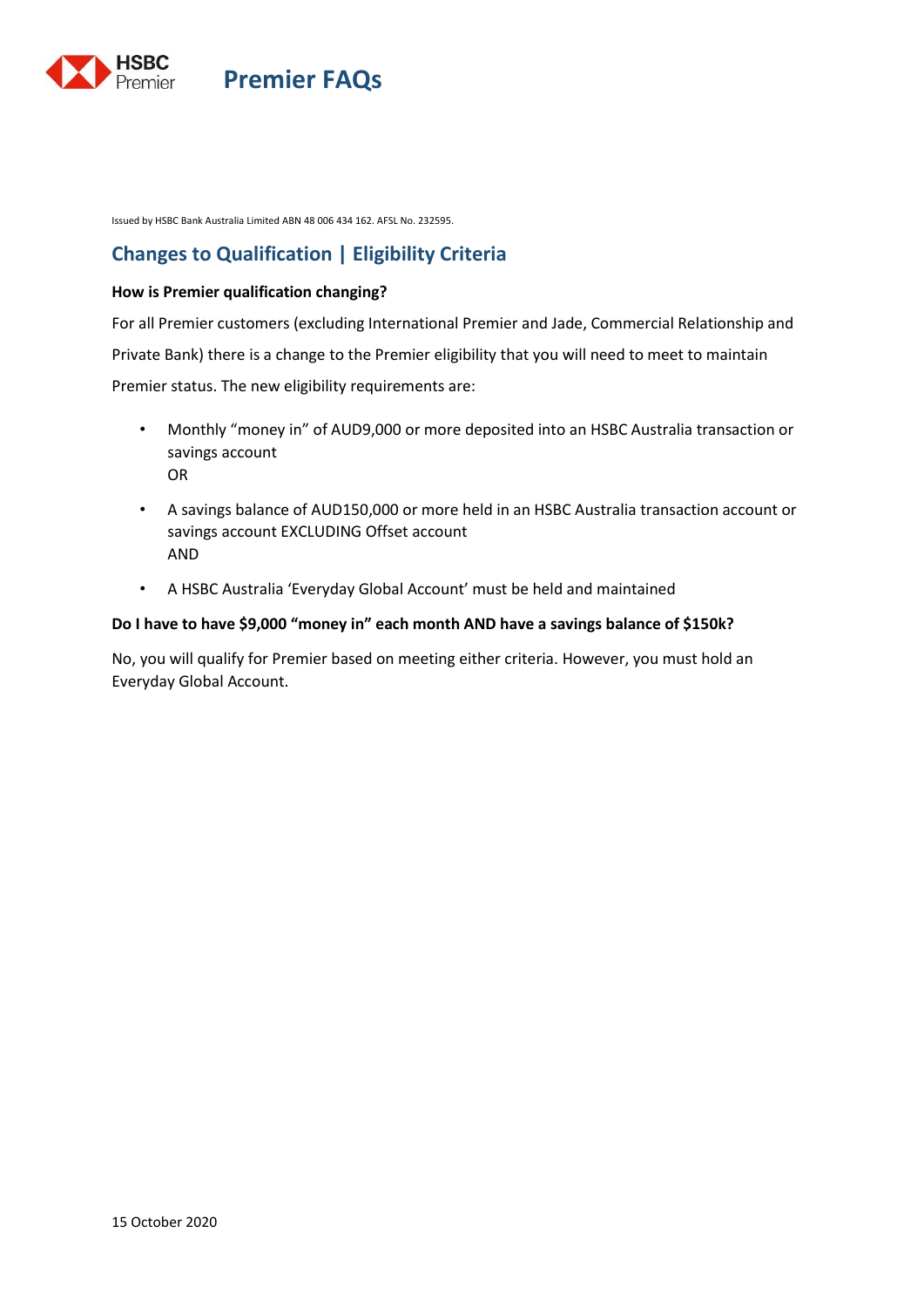

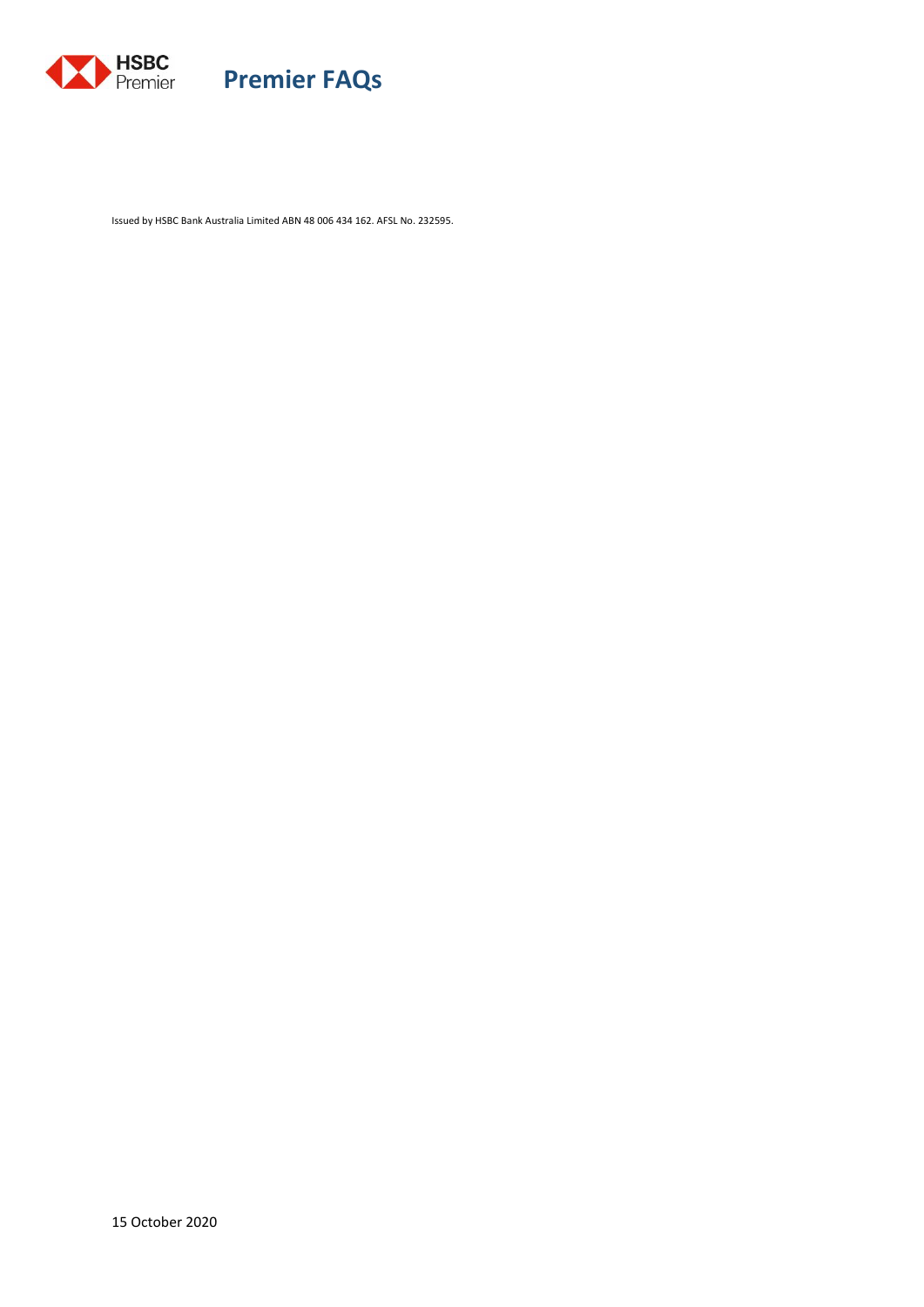

# **Changes to Qualification | Money In**

#### **Which HSBC accounts are considered for the regular "money in" deposits qualification?**

Any HSBC Australia transaction account or savings account. Payments into Mortgage Offset account are included but monthly mortgage repayments made directly into the home loan account are not counted.

#### **Do the deposits for "money in" qualification need to be transferred into the same account?**

No, the money deposited can be split across multiple transaction accounts and savings accounts you hold with us, as long as the total of all deposits for the month sums to \$9,000 or more

### **Is any type of "money in" deposit into eligible accounts excluded from being counted towards qualification?**

Yes, the following are excluded:

- 1. Money transferred from one of your HSBC Australia accounts to another is not counted, the funds must come from outside of HSBC Australia
- 2. Money transferred to you from another HSBC Australia customer from one of their HSBC Australia accounts is not counted
- 3. Money that is transferred in a currency other than AUD is not counted

### **Do my additional pre-payments from my non-HSBC account to my HSBC Home Loan contribute toward the regular \$9,000 deposit requirement?**

If the payment goes directly into your HSBC **home loan account** then this would **not** contribute towards your monthly deposit requirement. However if this payment goes into **a HSBC mortgage offset account** then **it would count.**

### **Does money deposited into my HSBC mortgage offset account count towards the \$9,000 money in criteria?**

Yes, deposits into HSBC mortgage offset accounts are counted.

#### **Does foreign currency money-in contribute toward \$9,000 deposit requirement?**

No, only deposits made into AUD count towards the monthly money in criteria.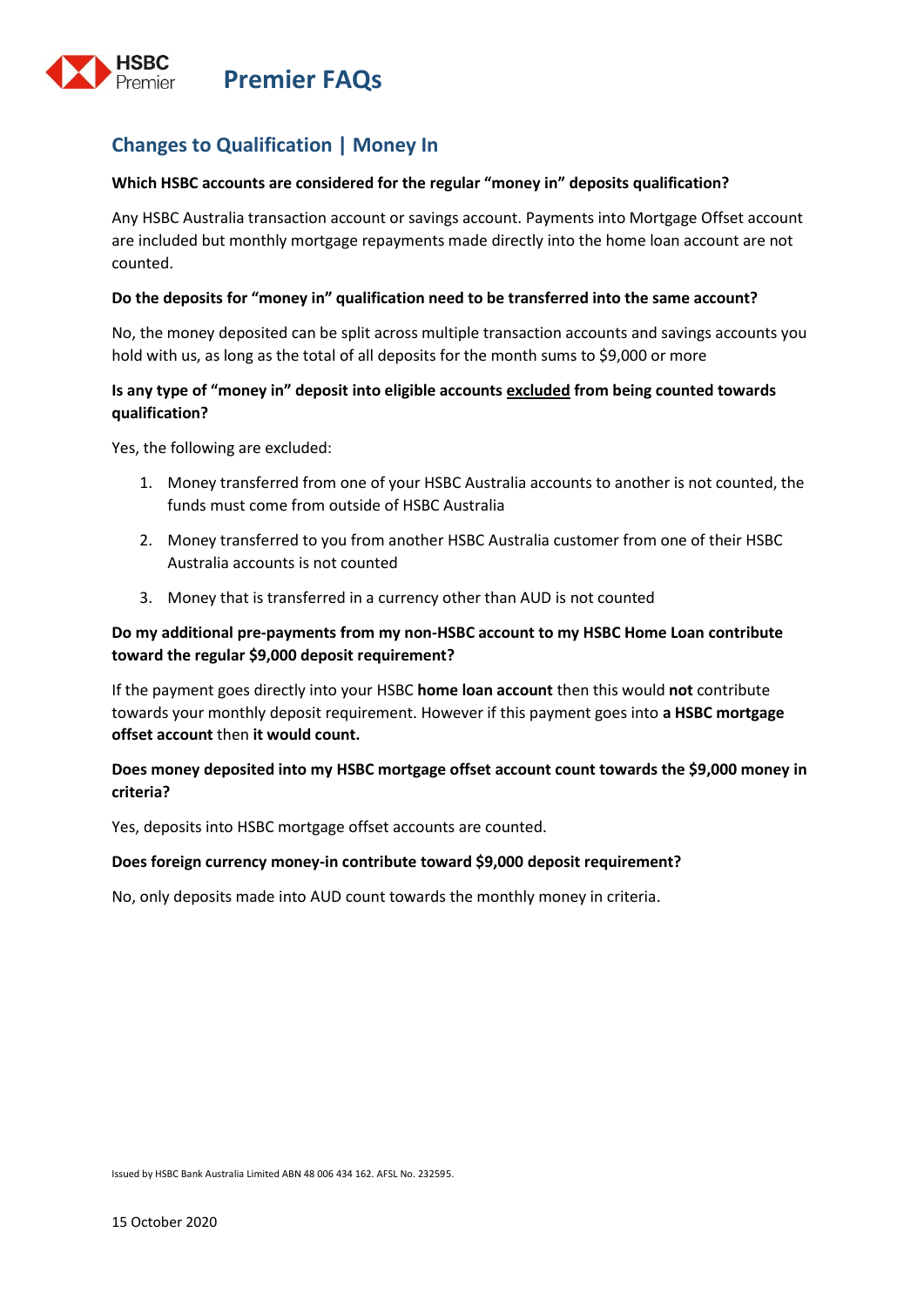

## **Changes to Qualification | Savings Balance**

### **Which accounts can I hold my funds in to qualify for Premier based on savings balance of \$150,000 or more?**

Any HSBC Australia transaction or savings account EXCEPT mortgage offset account.

#### **I have savings held in currencies other than AUD, do they count towards qualification?**

Savings held in foreign currency do contribute towards the AUD150,000+ savings balance qualification.

HSBC has the discretion to determine the AUD equivalent foreign currency amount, based on our own internal currency exchange rate calculation.

#### **Does the savings balance need to remain in the account for any period of time?**

The balance will be calculated on the last business day of the month, so the balance needs to be held in your account on that day.

#### **What happens if my savings balance drops below \$150,000 in a particular month?**

We understand that there are some months that you may have a lower balance in your accounts than other months. Missing a month will not result in the loss of your Premier status.

Your Premier status will be removed if you do not meet the Premier criteria for 6 consecutive months.

#### **Will my \$150,000+ balance in a Term Deposit count towards my Premier qualification?**

Yes, the savings balance of \$150,000+ includes your total balance across any HSBC transaction and savings accounts, but does not include funds held in a mortgage offset account.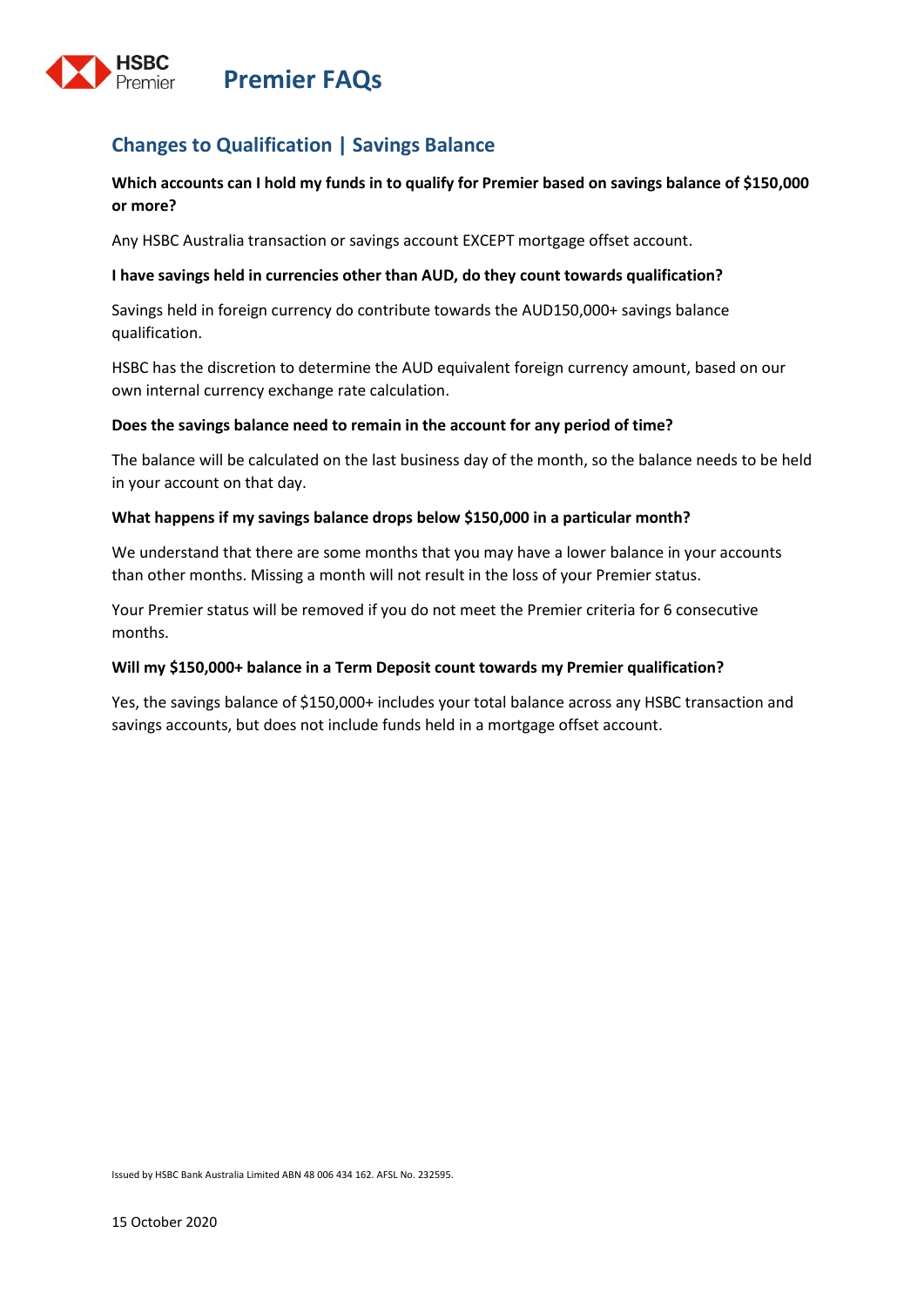

## **Changes to Qualification | Joint customers**

#### **How does the Premier qualification apply for joint customers?**

Firstly you must hold an Everyday Global Account. If you wish to qualify as a joint Premier customer you must either hold a joint Everyday Global Account or each individual must hold their own Everyday Global Account.

Your Premier status will be assessed on an individual basis but your monthly "money in" and "savings balance" held in joint accounts will contribute towards meeting the Premier criteria.

The following three examples show how joint customers can obtain Premier Status by regular monthly deposits across accounts.

| Joint customer – Premier qualification example – Regular Money In \$9,000+ across accounts held individually or jointly |                 |                                          |                                              |                              |
|-------------------------------------------------------------------------------------------------------------------------|-----------------|------------------------------------------|----------------------------------------------|------------------------------|
| <b>Customer</b>                                                                                                         | Account<br>Type | <b>Total</b><br>deposits in<br>the month | <b>Total Premier qualfiying deposits</b>     | <b>Qualified for Premier</b> |
| Customer C & Customer D                                                                                                 | Joint           | \$2,000                                  | \$2,000                                      | х                            |
| Customer <sub>C</sub>                                                                                                   | Sole            | \$3,000                                  | $$3,000$ (sole) + \$2,000 (joint) = \$5,000  | x                            |
| Customer D                                                                                                              | Sole            | \$9,000                                  | $$9,000$ (sole) + \$2,000 (joint) = \$11,000 | (based on \$9k in sole a/c)  |

In this example Customer D would qualify for Premier status but Customer C would not

| Joint customer – Premier qualification example – Regular Money In \$9,000+ across accounts held individually or jointly |                 |                                          |                                             |                                                  |  |
|-------------------------------------------------------------------------------------------------------------------------|-----------------|------------------------------------------|---------------------------------------------|--------------------------------------------------|--|
| <b>Customer</b>                                                                                                         | Account<br>Type | <b>Total</b><br>deposits in<br>the month | <b>Total Premier qualfiying deposits</b>    | <b>Qualified for Premier</b>                     |  |
| Customer E & Customer F                                                                                                 | Joint           | \$4,000                                  | \$4,000                                     |                                                  |  |
| <b>Customer E</b>                                                                                                       | Sole            | \$2,000                                  | $$2,000$ (sole) + \$4,000 (joint) = \$6,000 |                                                  |  |
| <b>Customer F</b>                                                                                                       | Sole            | \$5,000                                  | $$5,000$ (sole) + \$4,000 (joint) = \$9,000 | (based on \$9k in total sole)<br>$+$ joint $a/c$ |  |

In this example Customer F would qualify for Premier status but Customer E would not

| Joint customer - Premier qualification example - Regular Money In \$9,000+ across accounts held individually or jointly |                 |                                          |                                           |                              |
|-------------------------------------------------------------------------------------------------------------------------|-----------------|------------------------------------------|-------------------------------------------|------------------------------|
| Customer                                                                                                                | Account<br>Type | <b>Total</b><br>deposits in<br>the month | <b>Total Premier qualfiying deposits</b>  | <b>Qualified for Premier</b> |
| Customer G & Customer H                                                                                                 | Joint           | \$9,000                                  | \$9,000                                   | (based on \$9k in joint a/c) |
| <b>Customer G</b>                                                                                                       | Sole            | \$O                                      | $$0$ (sole) + $$9,000$ (joint) = $$9,000$ |                              |
| <b>Customer H</b>                                                                                                       | Sole            | \$0                                      | $$0$ (sole) + $$9,000$ (joint) = $$9,000$ |                              |

In this example both Customer G & Customer H would qualify for Premier status

Below is an example of how joint customers can obtain Premier Status based on their savings in the account/s.

| Joint customer - Premier qualification example - Savings \$150,000+ |                 |                                          |                                                  |                                           |  |
|---------------------------------------------------------------------|-----------------|------------------------------------------|--------------------------------------------------|-------------------------------------------|--|
| Customer                                                            | Account<br>Type | Account<br><b>Balance</b><br>(month end) | <b>Total Premier Qualifying Balance</b>          | <b>Qualified for Premier</b>              |  |
| Customer A & Customer B                                             | Joint           | \$50,000                                 | \$50,000                                         |                                           |  |
| <b>Customer A</b>                                                   | Sole            | \$125,000                                | $$125,000$ (sole) + \$50,000 (joint) = \$175,000 | (based on >\$150k in sole +<br>joint a/c) |  |
| <b>Customer B</b>                                                   | Sole            | \$75,000                                 | $$75,000$ (sole) + \$50,000 (joint) = \$125,000  | x                                         |  |

In this example oustomer A would qualify for Premier status but oustomer B would not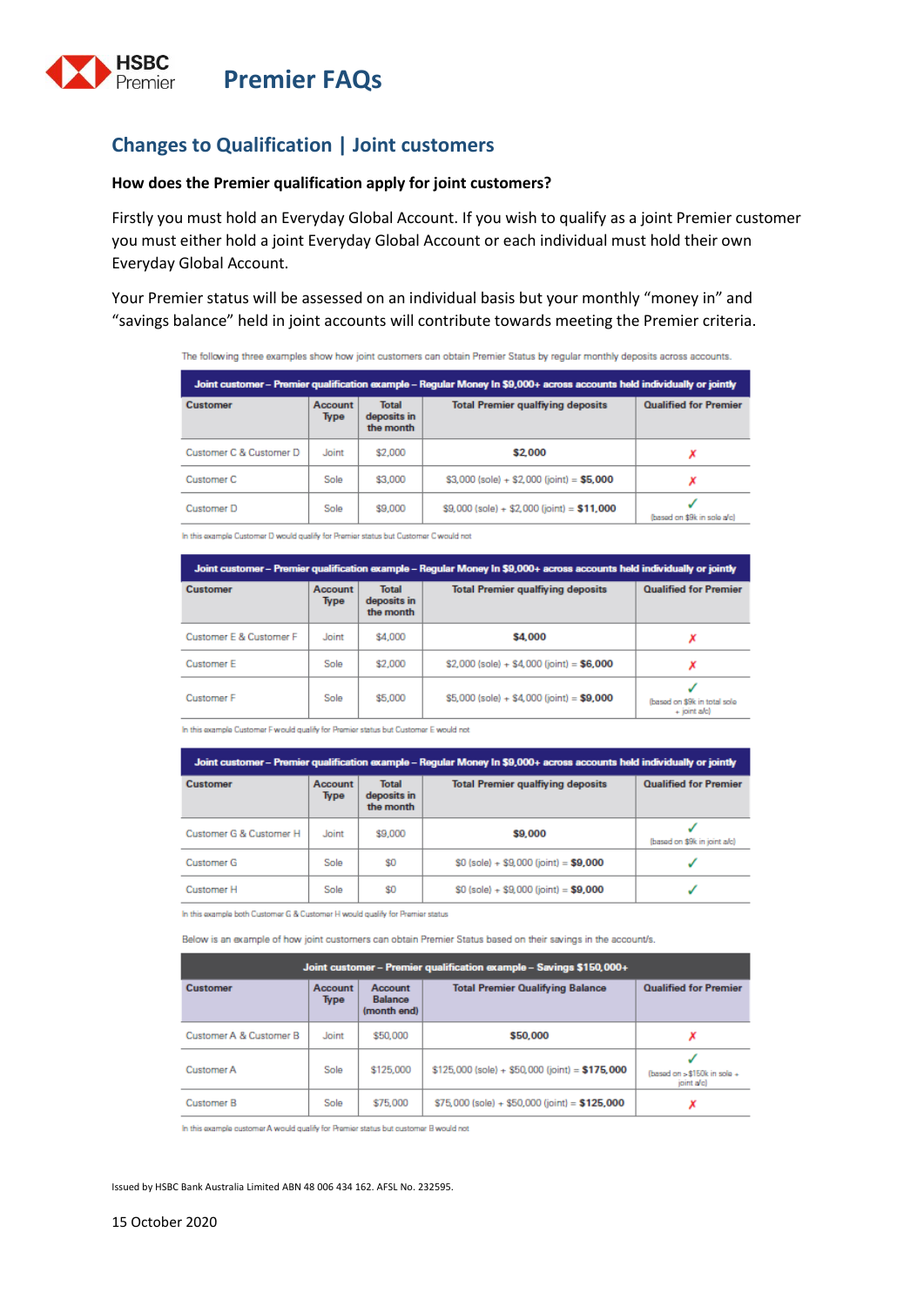



## **Changes to Qualification | Everyday Global Account**

#### **I have to hold a HSBC Everyday Global Account to be Premier?**

Yes, it is a mandatory requirement of eligibility for Premier status to hold an Everyday Global Account.

Note: Excludes International Premier or Jade, Commercial Relationship and Private Banking clients. These customers are not required to hold an Everyday Global Account to maintain Premier status.

#### **Why do I have to hold a HSBC Everyday Global Account?**

The Everyday Global Account is our award winning transaction account and has great benefits such as multicurrency benefits and the potential to access Everyday Extras benefits.

These are benefits we want our valuable Premier customers to have access to and enjoy.

#### **What is a HSBC Everyday Global Account and what are the benefits?**

The HSBC Everyday Global Account is a multi-award winning bank account that has no monthly fees<sup>1</sup>, no HSBC ATM<sup>2</sup> or transaction fees worldwide and the flexibility to hold and transact in up to 10 currencies<sup>3</sup> in the one account. A further benefit is that when you deposit \$2,000 or more each month, you can also earn 2% cashback<sup>4</sup> on eligible purchases when you tap and pay under \$100 (up to \$50 each month) using payWave, Google Pay™ or Apple Pay<sup>5</sup>.

#### **How do I open a HSBC Everyday Global account?**

The simplest way to open an Everyday Global Account is to log in to Online Banking or Mobile Banking and submit your request to open an Everyday Global Account. As an existing HSBC customer, you can apply in 3 quick steps in Online Banking or Mobile Banking

Alternatively, you can speak with a member of staff and they can help you to open an account.

#### **Do I have to close my HSBC Premier Cash Management Account?**

No, you can keep using your Premier Cash Management Account

#### **Terms and conditions**

- 1. Other banking services fees and charges may apply.
- 2. Non-HSBC branded ATMs may also charge an ATM operator fee for withdrawals or balance enquiries at their ATMs.
- 3. Where a currency is not one of the listed currencies available with the Everyday Global Account or is in a restricted currency (such as Chinese Renminbi (CNY)), the money will be deducted from the AUD account at the time of a transaction. Any ATM withdrawals will be automatically converted into the local currency at the Visa exchange rate.
- 4. You will earn 2% cashback on eligible purchases under \$100 when you tap and pay with Visa payWave, Apple Pay or Google Pay™. This will be paid into your Everyday Global Account with the maximum cashback you can earn being \$50 per calendar month. Eligible purchases must be made in Australian Dollars and where the merchant or its financial institution/ payment processor is registered in Australia. Purchases which are excluded for cashback include business, gambling and government transactions (including public transport). For the full exclusion list, refer to th[e Transaction and Savings Account Terms.](https://www.hsbc.com.au/content/dam/hsbc/au/docs/accounts/transaction-savings-terms-and-conditions.pdf)
- 5. Terms and conditions apply to the use o[f Apple Pay](https://www.hsbc.com.au/ways-to-bank/mobile-banking/apple-pay/) an[d Google Pay.](https://www.hsbc.com.au/ways-to-bank/mobile-banking/google-pay/) Excludes HSBC Corporate Cards.

The HSBC Everyday Global Account was awarded the Canstar 5-Star Rating for Outstanding Value – Travel Debit Card in September 2018/2019/2020, Outstanding Value – Transaction Account April/October 2020 and Canstar Bank of the Year Award for Everyday Banking October 2020.

This document provides general advice only and doesn't take into account your objectives, financial situation or needs. Consider the [Transaction and Savings Accounts Terms a](https://www.hsbc.com.au/content/dam/hsbc/au/docs/accounts/transaction-savings-terms-and-conditions.pdf)nd [Financial Services Guide](https://www.hsbc.com.au/content/dam/hsbc/au/docs/accounts/transaction-savings-financial-services-guide.pdf) before acquiring this product, available by calling [1300 308 008,](tel:1300308008) at your local branch o[r www.hsbc.com.au.](https://www.hsbc.com.au/)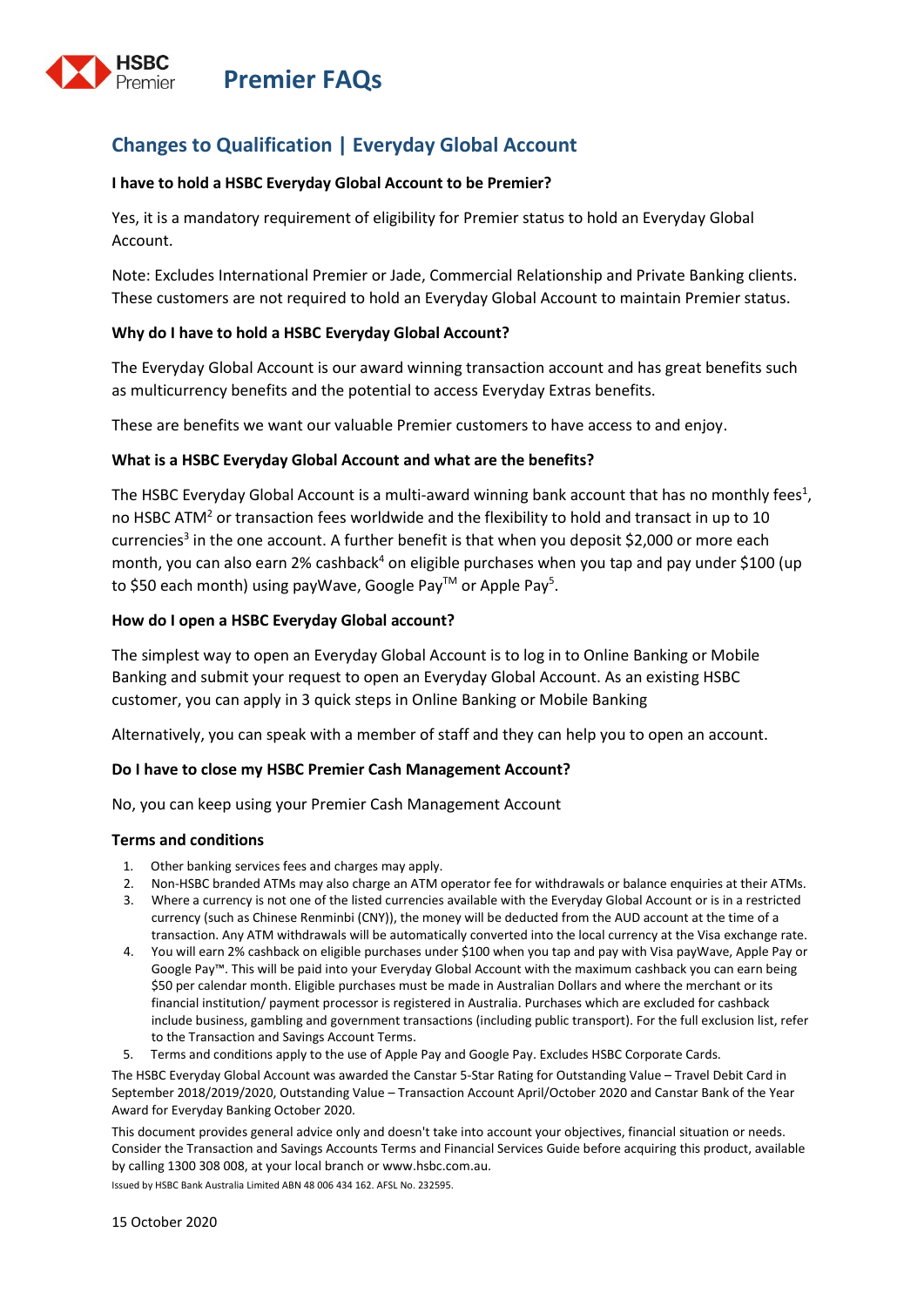

## **Changes to Qualification | Qualifying for Premier with a mortgage**

## **I gained Premier status because I took out a home loan for more than \$500,000, does this still count towards Premier eligibility?**

No, you must meet the new qualifying criteria to maintain your Premier status.

However if, for example, you deposit your salary into an HSBC savings, transaction or mortgage offset account, then this would contribute towards meeting the regular money in deposit criteria of \$9,000+ per month

You will also need to hold and maintain a HSBC Everyday Global Account.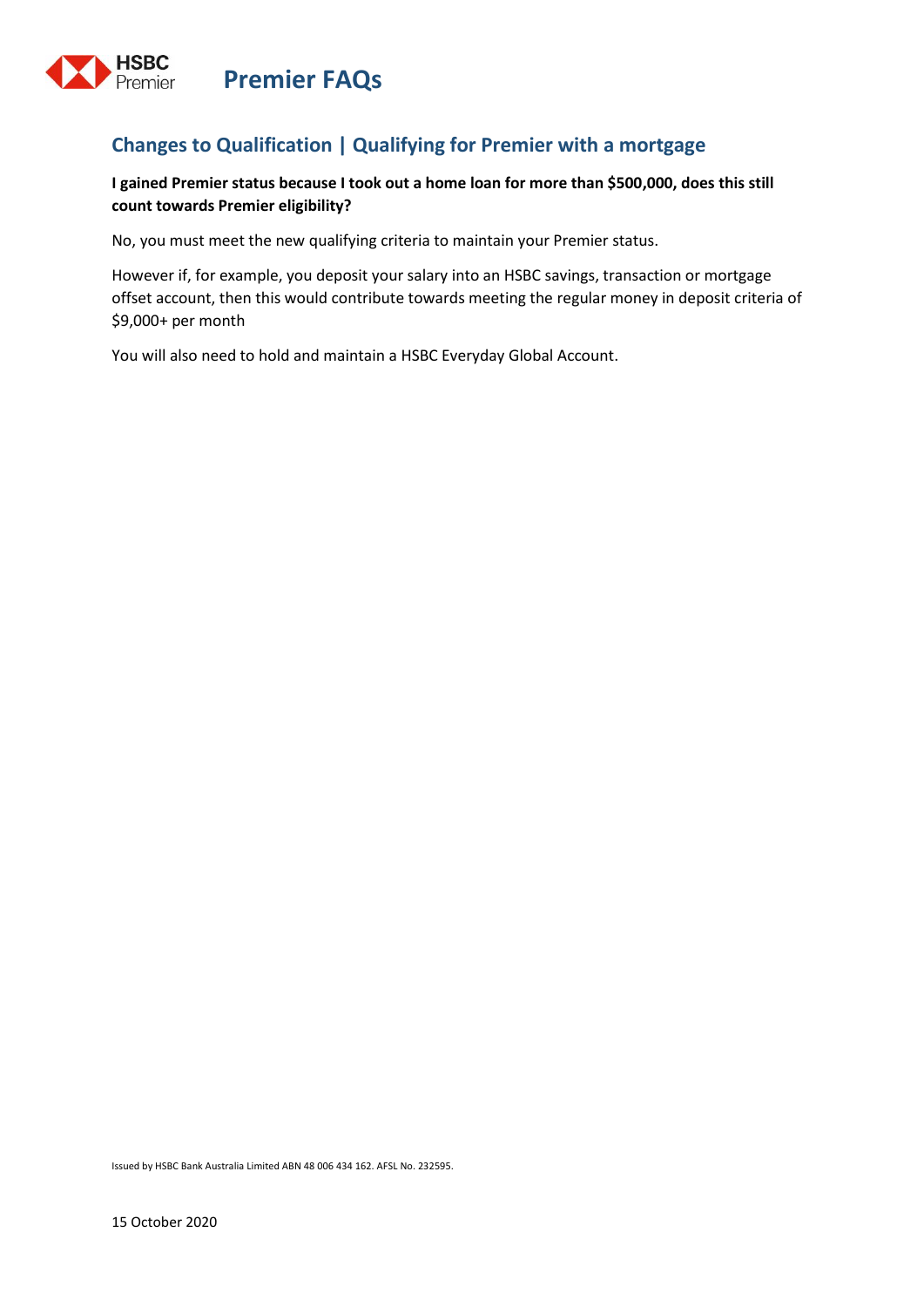

## **Changes to Fee Charging**

#### **Will I still pay the \$35 per month Premier Fee after 30 November 2020?**

No. We are pleased to confirm that we are removing the monthly Premier fee. From 30 November 2020, all HSBC Premier customers will enjoy Premier benefits without paying this monthly fee.

#### **When is the last month that I will be charged the Premier fee?**

Your last Premier fee payment will be made at the start of November 2020. The fee will then cease to be charged from then onwards.

#### **My Premier Fee was deducted in the last month, will this be refunded?**

No, only if you were charged a Premier fee after 30 November 2020. If this was to occur then please contact us immediately, either contact your Relationship Manager or call the HSBC Premier Call Centre on 1300 301 168 (within Australia) or (+61 2) 9006 8192 (if calling from overseas).